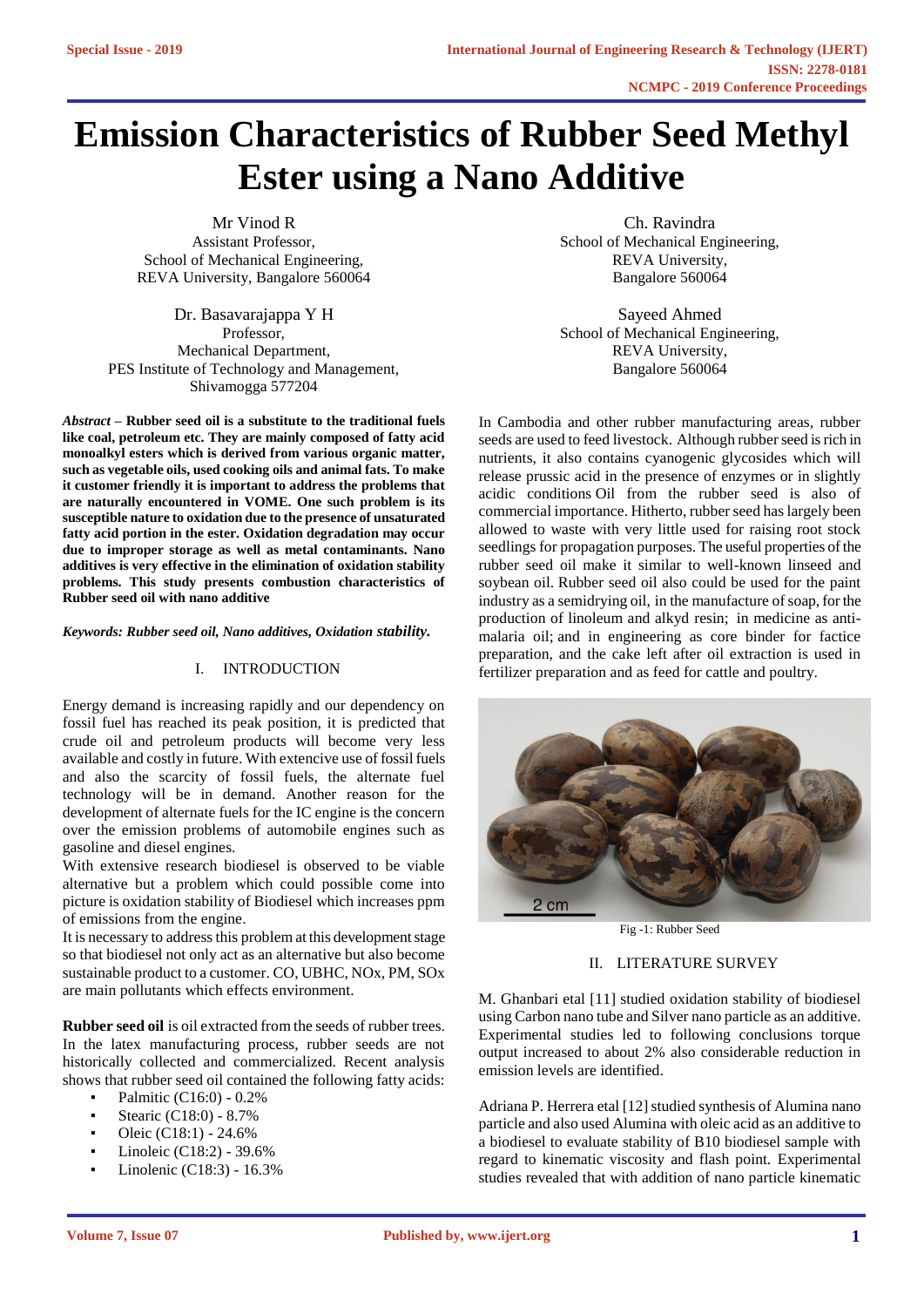viscosity and flash point of biodiesel increased remarkably which is considered as an advantage aspect with regard to commercialization of biodiesel.

K. Nanthagopal etal [17] studied the use of a nanoparticle to evaluate the oxidation stability of biodiesel. zinc oxide and titanium dioxide nanoparticle was added to Calophyllum inophyllum biodiesel. Experimental study observed that CIME with nano particle improved brake thermal efficiency by 5–17% compared to pure CIME fuel also the CO and HC emissions were reduced considerably. The NOx emission was lower but slightly higher than conventional diesel fuel. The smoke emission was reduced drastically.

B. Ashok etal [23] studied experimentally the effect of two fuel additives namely titanium dioxide(TiO2) nanoparticle and butylated hydroxytoluene(BHT) on Calophyllum Inophyllum biodiesel. It was concluded in the study that the nanoparticles are capable of enhancing the combustion process and they also act as an oxidizing catalyst. Mixing of 100 ppm of TiO2 nanoparticle resulted in the improvement of brake thermal efficiency by 4% at full load condition along with comparable reduction in emission levels.

Vishal Saxena etal [30] reviewed various studies on the usage of nano particle in biodiesel to enhance combustion behavior, stability aspects, various engine performance parameters and emission characteristics. It is concluded from the study that various studied has presented satisfactory results in enhancement of thermo physical and chemical properties.

K. Nanthagopal etal [32] experimentally studied the influence of Zinc oxide and Titanium dioxide nanoparticle in inhibiting oxidation of Calophyllum inophyllum methyl ester. 50ppm and 100ppm concentration of nanoparticle are considered for study. From the study it is concluded that with addition of nano particle brake power increased also emission levels were reduced considerably.

#### Drying of the seeds Harvesting of Plantation of Bio fuel species the Seeds Sorting of seeds and Expelling of oil by Expeller Seed cake moisture Raw oil **Applications in animal** .<br>feed, pesticides, etc Dete nination of FFA .<br>Methoxide (Methano Heating of oil to 60°  $+$  NaOH1 Transesterification Recovery of Methanol Biodiesel (Methyl Ester) Glycerol Washing of Biodiesel with Soap production .<br>warm water Drying of Biodiesel at Temperature of 110 Biodiesel quantity analysis Preparation of Blends Density, Flash Point, Copper strip corrosion test, Viscosit

#### III. EXPERIMENTAL ASPECTS

## *A. Selection of Graphene Nano Additive*

Theoretically, Graphene is not a new object. However, before the discovery of Graphene, this was always a debate over whether carbon could exist in a two-dimensional (2D) form. In fact, it was commonly recognized that no standalone 2D crystal is stable under certain temperatures in which layers or macromolecules of such material would not be able to grow in a crystalline structure according to theoretic predictions.

## *B. Mixing of Graphene into Blends*

Sonication is the act of applying sound energy to agitate particles in a sample, for various purposes such as the extraction of multiple compounds from plants, microalgae and seaweeds. The enhancement in the extraction of bioactive compounds achieved using sonication is attributed to cavitation in the solvent, a process that involves nucleation, growth, and collapse of bubbles in a liquid, driven by the passage of the ultrasonic waves. Ultrasonic frequencies (>20 kHz) are usually used, leading to the process also being known as ultra sonication or ultra-sonication.



Fig -2: Mixing of Graphene Nano Additives with B20 Blend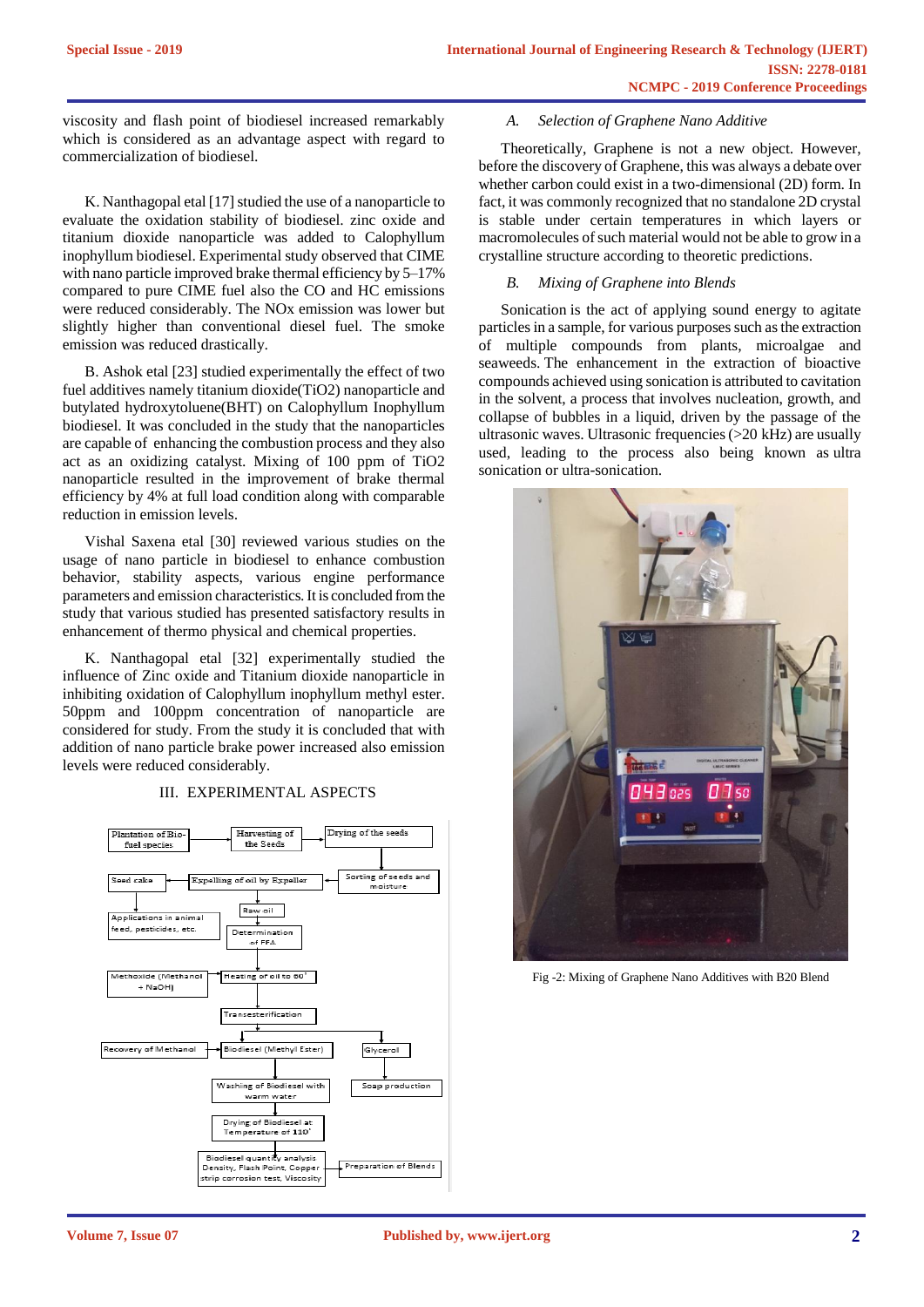

Fig -3: Particle behaviour when subjected to Vibrations

# IV. Experimental Results

The engine tests were conducted on a computerized single cylinder, 4-stroke water cooled Cl engine test rig. It was directly coupled to an Eddy current dynamometer that permitted the engine motoring either fully or partially loaded. The exhaust gas analyser is used to the emission parameters such as HC, CO and NOx.

Once, the performance and emission test is carried out for pure diesel and Blends of biodiesel the Graphene Nano Additive is added to the best blend or probable blend.

In an adequately weighed amount of 0.5grams, 1gram, 1.5gram, & 2 grams into the biodiesel.

Further tests are carried out and are compared with and without additive.



Fig -4: Photographic view of 4-Stroke Single Cylinder Engine

#### HC v/s LOAD

FUEL TYPE: B0, B20, B20 (0.5g Graphene), B20(1g Graphene), B20(1.5g Graphene), B20(2g Graphene)



#### CO v/s LOAD

FUEL TYPE: B0, B20, B20 (0.5g Graphene), B20(1g Graphene), B20(1.5g Graphene), B20(2g Graphene)



# NOx v/s LOAD

FUEL TYPE: B0, B20, B20 (0.5g Graphene), B20(1g Graphene), B20(1.5g Graphene), B20(2g Graphene)



#### V. CONCLUSIONS

The emission characteristics of single cylinder 4-stroke diesel engine (kirloskar AVI) fuelled with biodiesel blends of Rubber seed oil and graphene nano particles have been investigated and following conclusions were drawn